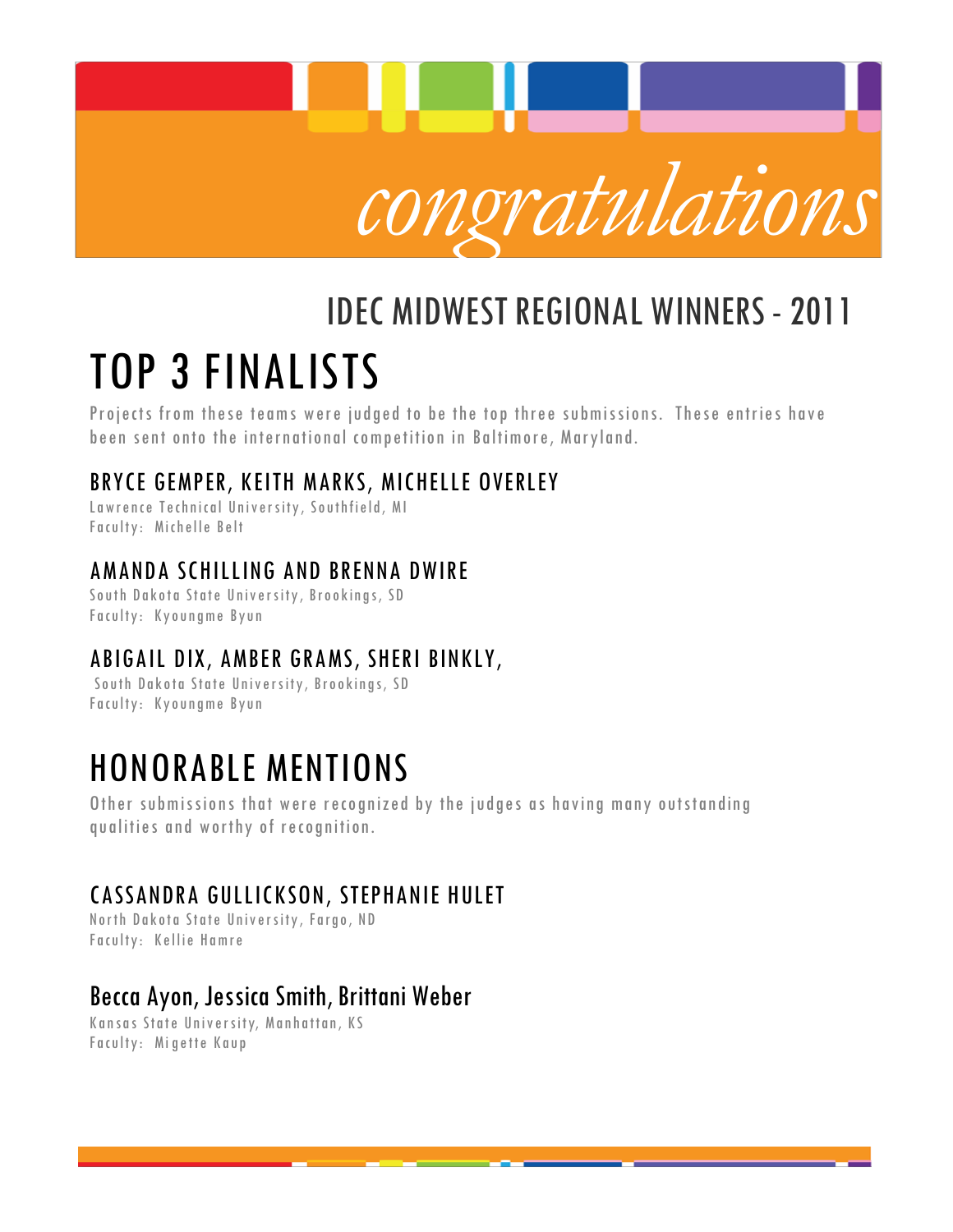

## **IDEC MIDWEST REGIONAL ENTRANTS**

## 25 TOTAL ENTRIES FROM 10 PROGRAMS WERE JUDGED

Following is the list of students, their faculty advisors, and the programs they represent who also participated in the 2010-2011 IDEC student design competition.

### MORGAN HOVIS, TARA COOMER, JANE DURBIN

WESTERN KENTUCKY UNIVERSITY, BOWLING REEN, KY FACULTY: KRISTINA GOFF

### AMY PIERCE, COURTNEY COPE

ILLIN OIS STATE UNIVERSITY, NORMAL, IL FA CULTY: WENDY VANDERNOORDAA

### ERIN TEBRUGGE, ASHLEY STONE, LEAH DOUCETTE

ILLINOIS STATE UNIVERSITY, NORMAL, IL FACULTY: WENDY VANDERNOORDAA

### JILLIAN CARL, LAUREN KOEPP

KANSAS STATE UNIVERSITY, MANHATTAN, KS FACULTY: MIGETTE KAUP

### LAURA BAXT, CAITLIN BROWN, REGAN MCLEAN

KANSAS STATE UNIVERSITY, MANHATTAN, KS FACULTY: MIGETTE KAUP

### KAYLA DESCAMP; AMANDA AVARD

N O RTH D A K O T A STATE UNIVERSITY, FARGO, ND FACULTY: KELLIE HAMRE

### MARY JENSEN, EMILY FLEMMING

North Dakota State University, Fargo, ND Faculty: Kellie Hamre

### ERIN FITZPATRICK, MAGGIE GLASER

UNIVERSITY OF LOUISVILLE, LOUISVILLE, KY FACULTY: EUN YOUNG KIM

### KIRSTI JANES, PATRICIA BUTLER

UNIVERSITY OF LOUISVILLE, LOUISVILLE, KY FACULTY: EUN YOUNG KIM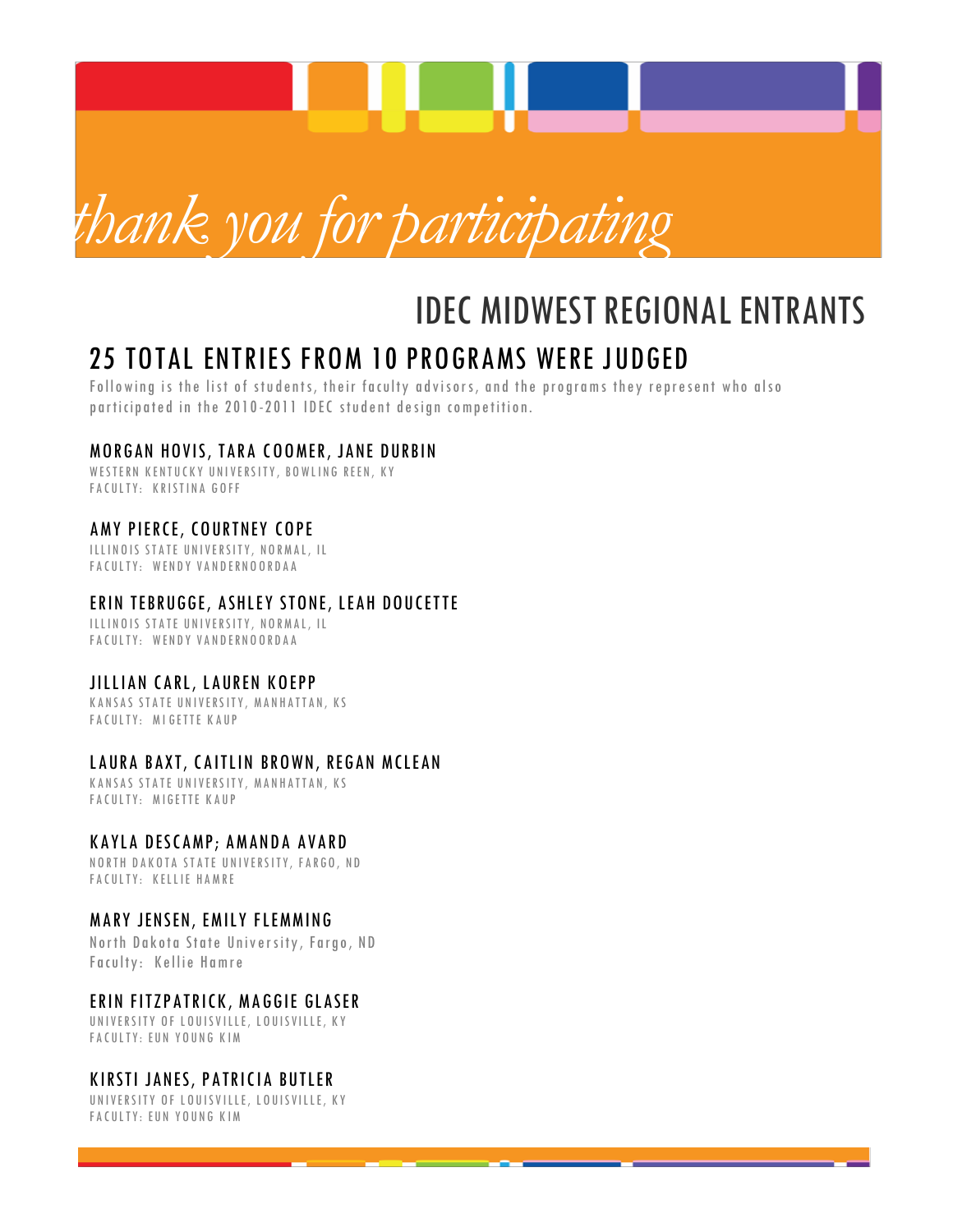

## **IDEC MIDWEST REGIONAL ENTRANTS**

## 25 TOTAL ENTRIES FROM 10 PROGRAMS WERE JUDGED

Following is the list of students, their faculty advisors, and the programs they represent who also participated in the 2010-2011 IDEC student design competition.

### MARKETA GREER, ANNIE PIPER, KATIE FOLLOWELL

UNIVERSITY OF LOUISVILLE, LOUISVILLE, KY FACULTY: EUN YOUNG KIM

### LINDSAY SPRAUL, ALLISON CONNELY, JAMIE ADAMS

ST LOUIS COMMUNITY COLLEGE, ST. LOUIS, MO FA CULTY: ERIN LECLERC & VIRGINIA HEISLER

### ERIN SWEENEY, NANCY GROELLER, JENNA BOYKO

ST LOUIS COMMUNITY COLLEGE, ST. LOUIS, MO FACULTY: ERIN LECLERC & VIRGINIA HEISLER

### NICOLE INGLES, TIARA JOHNSON

ST LOUIS COMMUNITY COLLEGE, ST. LOUIS, MO FA CULTY: ERIN LECLERC & VIRGINIA HEISLER

### MATTHEW GUBICH, ANN ERSKINE

HARRINGTON COLLEGE, CHICAGO, IL FACULTY: ELIZABETH WERSELLS & CONSTANTINE VASILIOS

### TIMOTHY NAUS, SHAUNA SCHURMAN

HARRINGTON COLLEGE, CHICAGO, IL FACULTY: ELIZABETH WERSELLS & CONSTANTINE VASILIOS

### ANGELA BATE, ASHLEY MALONE, CARLY DECOCKER

LAWRENCE TECHNICAL UNIVERSITY, SOUTHFIELD, MI FA CULTY: MICHELLE BELT

### VICTORIA BERTI, MELANIE EFTOFF, MARTELL HASLEY

LAWRENCE TECHNICAL UNIVERSITY, SOUTHFIELD, MI FA CULTY: MICHELLE BELT

### MARISA VAUGHAN, BRITTANY BAUR, KEN CATON

UNIVERSITY OF CENTRAL MISSOURI, WARRENSBURG, MO FACULTY: HAROON SATTAR